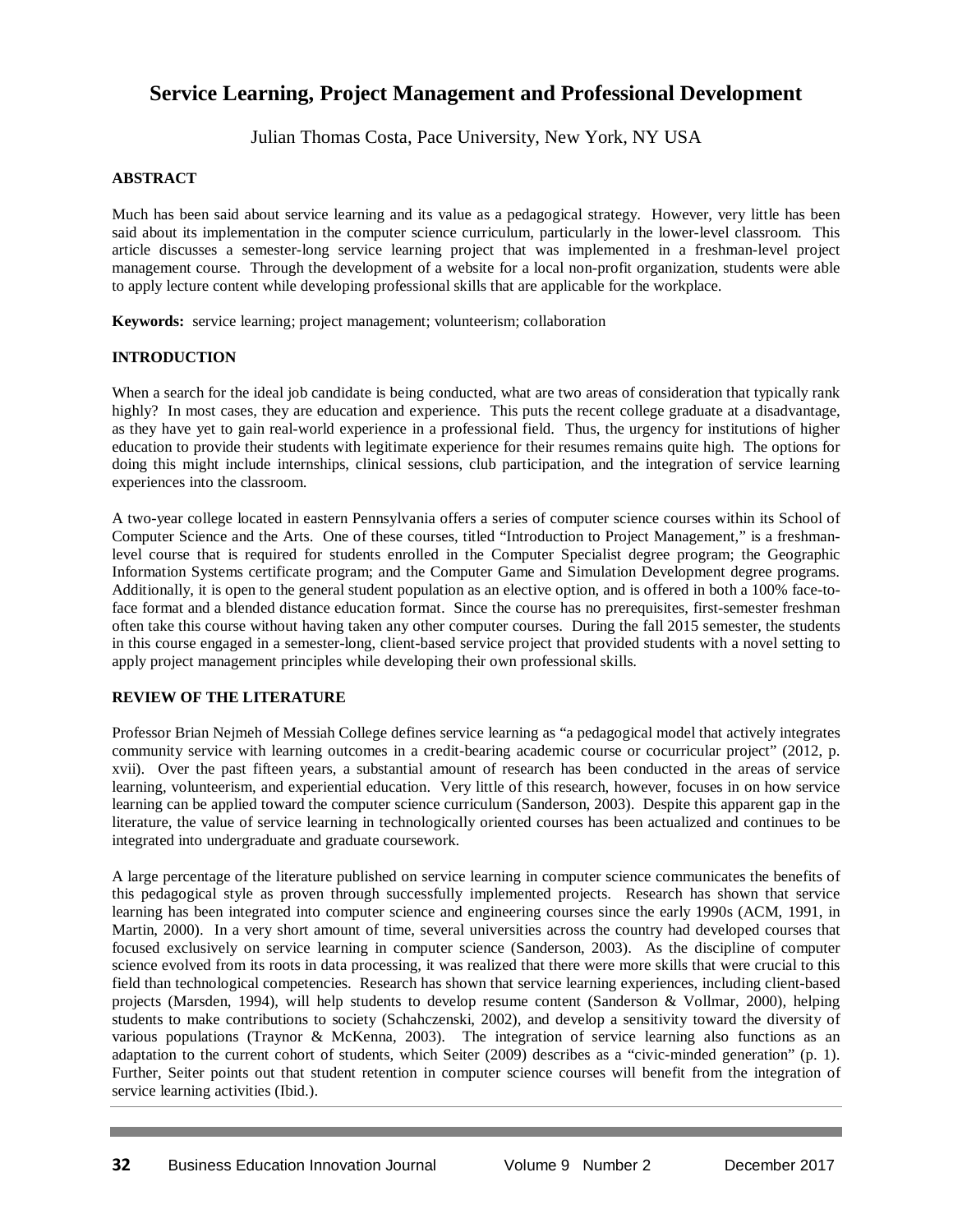Much of the published literature in this area presents service learning projects in upper-level courses (Gotterbarn, 1992; Sanderson & Vollmar, 2000; Schahczenski, 2002; Sanderson, 2003; Tan, 2005). Siena College professors Mary Anne Egan and Mathew Johnson (2010) recognize that very few freshman-level courses are integrating service learning into the curriculum and "…we need to insert this pedagogical approach as early into the curriculum as possible." (p.8). The integration of service learning into lower-level courses has proven to be a successful pedagogical strategy. Traynor and McKenna (2003) describe a successful project where students were required to volunteer twenty hours of service throughout the semester. Egan and Johnson (2010) explain that the integration of a service learning project into an introductory course had positive effects on enrollment in upper-level courses, particularly in regard to women students enrolling and declaring computer science as their major.

Today, it is widely understood that service learning is a highly effective pedagogical model that can be integrated into computer science courses. It has been proven that service learning can be beneficial to both the upper-level "capstone" courses and the introductory-level computing courses. While most of the published examples seem to highlight successful projects in upper-level coursework, I must concur with Egan and Johnson (2010) that the earlier in the curriculum that students can be exposed to service learning opportunities, the better served they will be throughout their education.

## **COURSE FORMAT**

The course met once a week for two hours and forty-five minutes over a sixteen-week semester. Seventeen students were enrolled, three of which were female and fourteen males. Approximately 65% of the students enrolled  $(N=11)$ were freshman and the remaining 35% (N=6) were sophomores. More than half of the students enrolled in the course were majoring in Computer Game and Simulation Development with an emphasis in programming, while others were studying digital arts and web development.

The curriculum was, in essence, divided into two major components. The first component provided students with an understanding of the various managerial, strategic, and professional skills that are needed for the successful execution of a project. In describing these concepts in correlation to the *Project Management Institute*'s framework, concepts would be presented in a general fashion that was correlated to the service learning project at various points throughout the lecture and discussions. A great deal of time was spent developing proficiencies in various types of analysis, such as SWOT report writing, quality assurance, and the effective management of resources.

The second major component of the course focused on the development of software proficiency in relation to project management. Using *Microsoft Project*, students spent a fairly extensive amount of time each week preparing reports and gaining a general familiarity and proficiency with the program. The notion of thorough, quality documentation was stressed throughout the semester as a means of demonstrating the importance of understanding how to use the software.

The final course grade was determined using the following elements: laboratory assignments (15%), career development projects (25%), a grant writing exercise (10%), and the service learning project (50%).

The goal of the service learning project was to enable real-world application of the project management concepts discussed in class. After reviewing the course roster, I quickly realized that all of the students enrolled in the course are studying technology. Thus, it seemed necessary to implement a service learning project that was technological in nature. According to Hefferman (2001), the experience would be classified as "discipline-based service learning," in that it the project was closely tied to the students' field of study. Further, since the course focused on project management, copious parallels to the curriculum were discussed throughout the semester. Professor Kathy Schwalbe, who is the author of our course's textbook, specifically acknowledges service learning by articulating the value of working with a real client and stakeholders (Schwalbe, 2013). With the help of the college's career development staff, my course was partnered with a local non-profit organization that served to preserve the history of the area. This organization was selected because they did not have an online presence and were looking to develop a website to advertise their events and services. Further, the notion of working with a non-profit organization was appealing, as described by University of Montana professor Celia Schahczenski: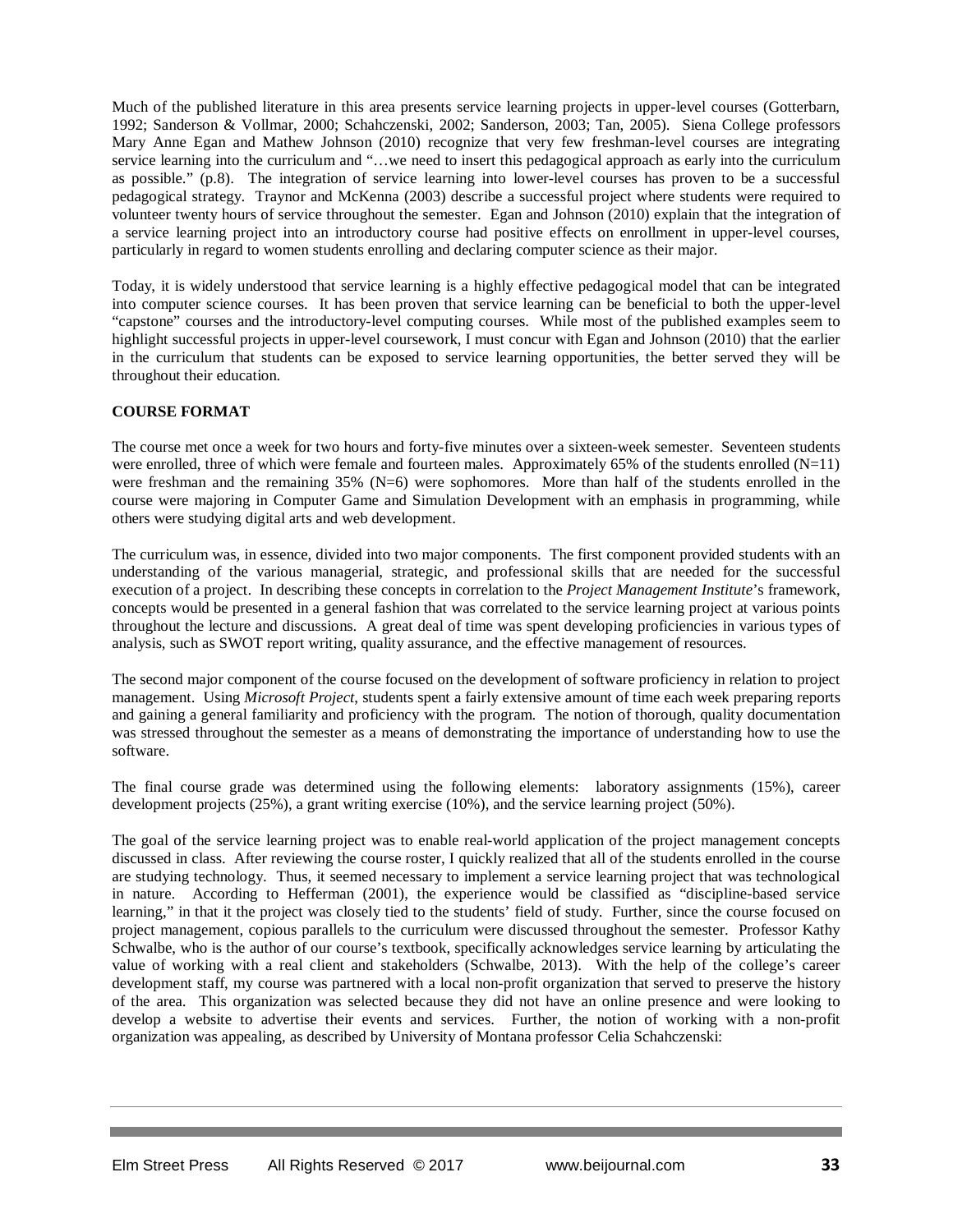"collaborations with the nonprofit sector have a greater chance of success, since the nonprofit sector and academia share commonalities such as being service, rather than product, oriented and working toward long-term goals that are difficult to measure" (2002, p. F3G-8).

This project, which was designed using what Wiggins and McTighe (2001) describe as a "backwards design," began with a specific end goal, which was to design a website for the non-profit organization. In essence, the students were engaged in problem-based service learning (Hefferman, 2001), in that they were functioning as a team of consultants for the organization who were "experts" in web design and functionality. As Fish (2011) points out, a semester-long project will contribute to the "understanding of project management concepts, tools and techniques as well as student professional development in project planning, writing and oral presentation" (p. 33). Given the diverse yet closely related nature of the students' areas of interest, this cohesion came somewhat naturally in that many students expressed strength in one area, yet unfamiliarity with other areas. In an effort to point out the value in each student's expertise, various managerial units were established that aligned to the *Project Management Body of Knowledge* (PMI, 2013). Utilizing this structure allowed not only for further application of course concepts, but for complete immersion within them.

During the first class meeting, which I structured as a business meeting, the project was broached to the students and project requirements were discussed. From that very first discussion, students expressed rapt enthusiasm toward the project and quickly began interjecting their own ideas and possible areas of contribution. As an "icebreaker" exercise, I asked students to introduce themselves and name three interests, strengths, or areas of interest in terms of project management. In addition to allowing students to develop familiarity with one another, it helped me to see where and how each student could contribute to the project in the long-term. One week later, I invited the executive director of the non-profit organization to our class meeting where the students eagerly welcomed her; many of the students had already placed their ideas into written form (without my asking them to do so) and were professionally yet cordially presenting their ideas to her. It was clear from the beginning that students' enthusiasm toward a realworld project was strong.

Using the *Project Management Body of Knowledge* (PMI, 2013), which was discussed as part of the course's lecture component, an organizational structure was established as a group. This enabled students to reinforce their understanding of each of the phases of project management as well as develop a sense of control over their project. We classified these responsibilities as "managerial units," in which these critical functions were carried out. Many students also expressed interest in taking part in the design and development of the website. Since the course was not design-oriented, I did not require students to do any creative work. However, I offered the option for those who wished to do so, and thus, the students created their own groups which were titled "creative units" to carry out the creative functions of the website. Figure 1 illustrates the breakdown of responsibilities. All students were required to participate in at least one managerial unit, and they were allowed to decide on which units they wanted to participate in.

| <b>Division of Responsibilities</b> |                                |
|-------------------------------------|--------------------------------|
| <b>Managerial Units</b>             | <b>Creative Units</b>          |
| Based on PMBOK principles.          | Based upon student delegation. |
|                                     |                                |
| Project Reporting                   | Data Gathering                 |
| <b>Integration and Procurement</b>  | Media Writing                  |
| Scope Management                    | Design                         |
| Time Management                     | Development                    |
| <b>Quality Assurance</b>            | Videography                    |
| <b>Human Resources</b>              |                                |
|                                     |                                |

# **Division of Responsibilities**

*Figure 1: The division of student responsibilities.*

Throughout the span of the project, each unit was required to submit a weekly memo to the scope management unit that detailed their progress, any breakthroughs or recent developments, as well as any challenges or roadblocks they might have encountered. The scope management unit would then submit a "master memo" to the professor that gave a class-wide status update on the project's direction. Many of the specialized reports such as Gantt Charts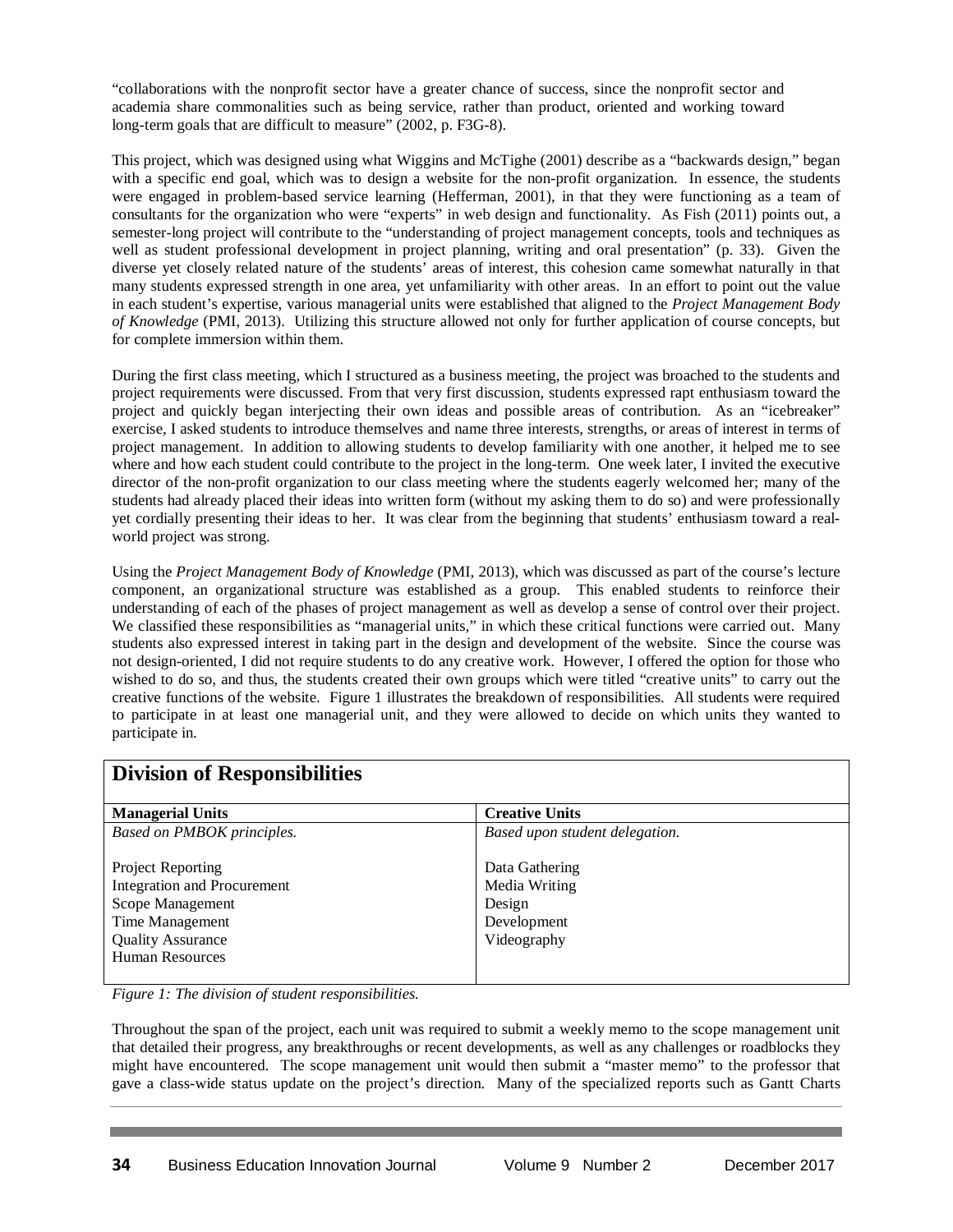were generated with *Microsoft Project*, while much of the project memoranda was created using *Google Docs*, to allow for ample collaboration and centralized storage. Also, students were required to deliver short, focused presentations at various points in the semester that discussed SWOT analyses, pinpointed potential risks, and provided status reports on behalf of their unit. In doing this, students were able to gain practice articulating their thoughts verbally, as well as reflecting on the project's progress.

At various points throughout the semester, the executive director of the non-profit organization was invited to class meetings. On such occasions, students would present status updates on the development of the website, seek clarification on content for the site, and review various print materials supplied by the Society.

As the semester progressed, students were acquainted with various personnel topics as they related to project management, specifically the writing of a job description and the development of a performance appraisal instrument that measured a team member's performance against their job description. Within the last two weeks of the semester, each unit coordinator was asked to provide a written evaluation of each student within their unit. These evaluations were then reviewed by the professor who wrote a final performance appraisal of each student with grade information included. These students met with the professor to discuss their progress, as well as discuss areas of concern raised by the other students. While the feedback provided by students did not directly affect grading, it acquainted the students with the performance appraisal process as it is used in the corporate sector.

At the conclusion of the project, a banquet-like exhibition was held. At this event, which was attended by college administrators and the non-profit organization's Board of Directors, students presented their contributions to the website and reflected upon the experience. This event served as a mechanism for developing public speaking skills while providing an excellent opportunity for reflection.

#### **FINDINGS**

#### **Reflection**

One of the most important components of the service learning pedagogical style is the opportunity for reflection. This concept is defined by Bringle and Hatcher (1999) as "the intentional consideration of an experience in light of particular learning objectives" (p. 83). Reflection need not be a monkish activity that is done exclusively in a private setting. In an effort to help students to continue the notion of collaboration and group-wide articulation of ideas, varied styles of reflection were encouraged throughout the semester. Closely following Cairn and Coble's (1993) suggestions, the following methods of reflection were employed:

**Spoken Reflection.** On a weekly basis, students worked in groups in an effort to fulfill the various managerial and creative responsibilities. Further, students frequently met one-on-one with the professor to provide status updates, explain frustrations or problems, and provide insights on group progress. This is in addition to various large-group discussions and connections being made to the project during the lecture component of the course.

**Written Reflection.** In its very nature, project management requires a substantial amount of reflection through the necessary documentation and reporting that must be maintained. Throughout the semester, students provided reflection through the various reports, analyses, and charts that were developed using *Microsoft Project*. In addition to this, students also prepared weekly memos, status reports, and emails to the professor.

**Training.** Since the students enrolled in the course had related but separate areas of specialty, they would frequently provide each other with training in various areas of technology. These included web coding, photo editing, use of *Google Docs*, and document formatting. These experiences, while often informal, provided students with a chance to "replay" their understanding of the concepts aloud, often through tactile as well as audible learning channels.

**Celebration.** Rather than assigning a written exam, the final assessment for the course was a formal exhibition of the project (Knapp, 2008; Tan, 2005). Through formal presentations, students were able to articulate their thoughts on the entire experience of service learning while gaining practice in ceremonial-style public address.

Throughout the project, I too would participate in reflective activities which I would include students in, as to silently express the value of reflection through demonstration. I did this through short "wrap-up" discussions at the end of class, frequent email messages to the class, and communicating the project to the campus community.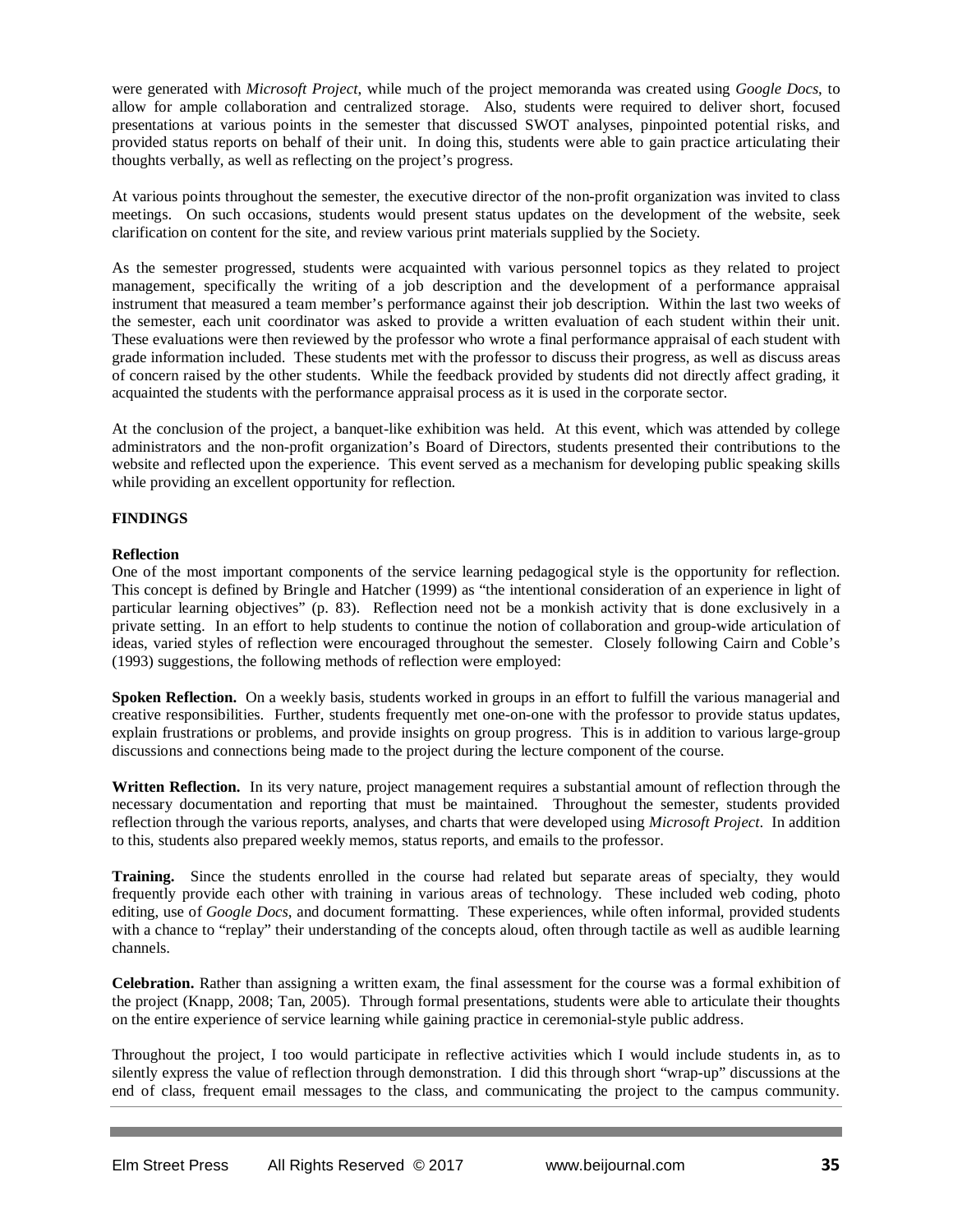Toward the end of the project, I engaged the campus' student newspaper to write a story about the class project and invited students to participate in the discussions with the reporter. This allowed not only for an additional opportunity for reflection but also recognition for such a diligent class effort.

The service learning project was embraced positively by students throughout the semester. While there was an overall appreciation for this approach, the reasons for such appreciation varied. Through student reflection, I was able to glean various "themes" in terms of student benefits from the service learning project.

#### *The following passages articulate student perceptions of the service learning experience:*

It was enlightening because had to not only form design groups but also managerial groups. Because everybody here has different talents, we wanted to assert their talents but also teach them something else. That's a fundamental part of everything. It's not just about you being able to do what you like but also doing what you don't like, because that's a part of life.

I'm really glad that I got a chance to meet everybody in the class because that's something that you don't see in every classroom. I've been in a lot of other classrooms and sometimes you meet the guy next to you and that's it. Here I was able to interact with every single person and got to meet some wonderful people.

## *This student reflects upon the reflection process:*

Writing weekly memos helped our project in communicating with each other, which was very important because we only met once a week for a couple of hours together on the project. So, having these memos was very important in helping us communicate, seeing where each of the groups were on the project, and it helped us achieve our goals and meet our deadlines in a timely and reasonable manner.

#### *The following passages include student reflections on their own personal growth:*

I am really proud to be a part of this wonderful group because it has made me grow as a person and made me improve myself overall.

This project helped everyone develop some sort of strength with working as a team. Now, not everyone is as shy as they were before.

The biggest thing we learned was the importance of communication. We had a lot of roadblocks with that but we overcame all of them and came out with a quite beautiful product.

#### *These three passages articulate student interest in history and historiography gained from the service learning project:*

It was an eye-opener because of the wonderful history that we have around here, and it made me more curious to learn about our city as well as be able to preserve it for the future.

One thing that I enjoyed about the project, besides working with my fellow classmates, was having the pleasure of interviewing [the Society's curator], because I've never interviewed anybody before. It was usually me being interviewed for a job. So, that was interesting.

Throughout the project it was quite interesting to get to know the Historical Society, from the history of the [facility] itself to the museum they have set up over in [the location]. It is a very beautiful place and it was a great learning experience learning about the history of the place itself and the wonderful people that work there.

#### **Satisfaction of Outcomes**

The service learning project proved to be an excellent means for satisfying outcomes at both the course level and the programmatic level.

#### *The following are course level learning outcomes listed in the master course outline:*

**"Apply project management tools and techniques to a variety of projects."** Through the service learning experience, students were given a liberal amount of freedom to apply the various concepts presented in lecture and their textbooks in a manner that they believed was the most effective.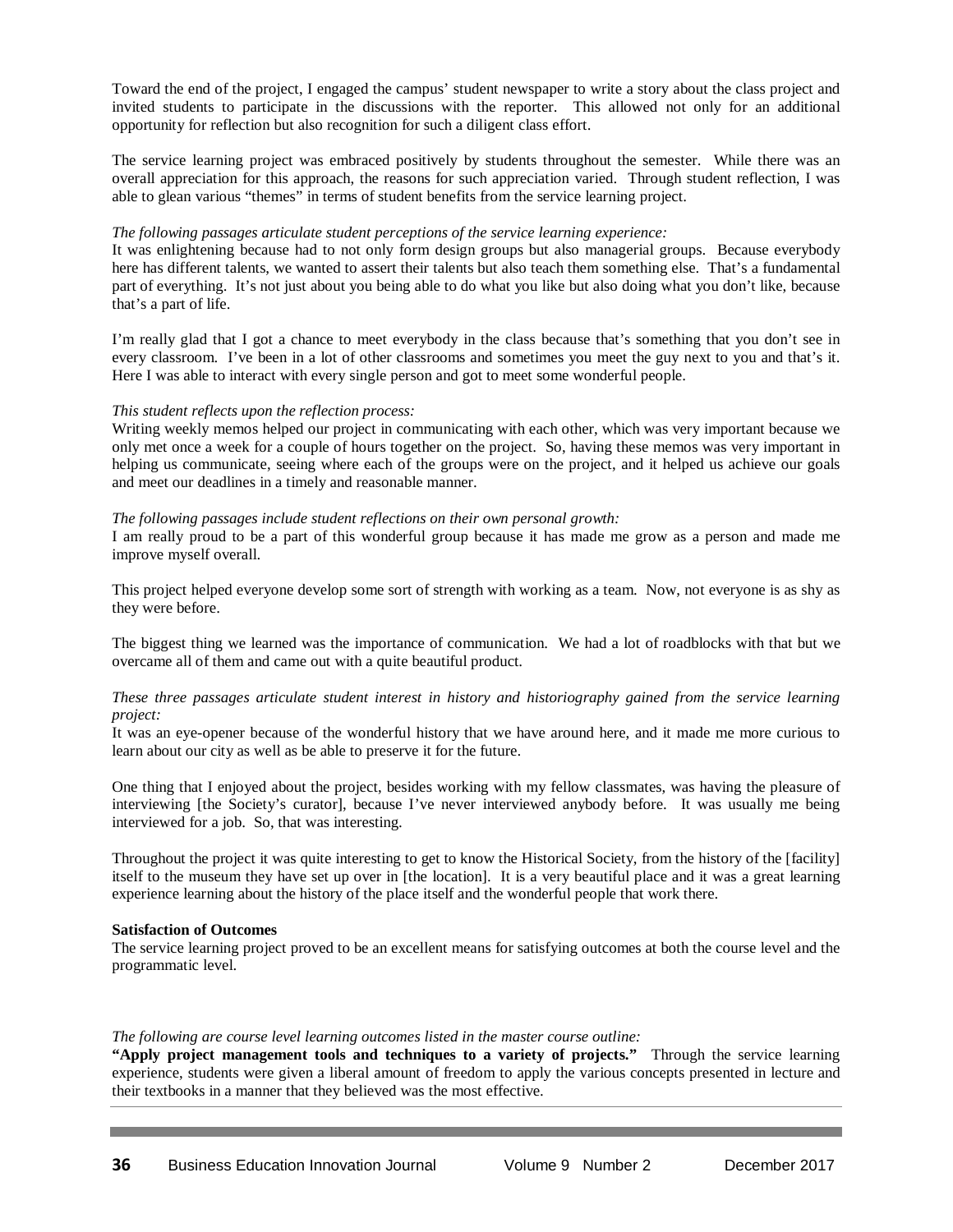**"Initiate, plan, and execute projects using best practices techniques."** The students were responsible for all stages of the project, from execution to closing, and were expected to apply the PMI framework throughout the process. Mastery of these techniques was measured through frequent written correspondence, reports generated in *Microsoft Project*, and through informal meetings with the professor.

**"Monitor, control, and close projects effectively."** Students were expected to clearly and thoroughly document all stages of the project, including errors and problems that were encountered. Because the project was a client-based experience, the students respected deadlines and were very clear in voicing and resolving problems along the way.

**"Learn to use Microsoft Project software to automate project planning and analysis."** A project of such a scope allowed for extensive use of *Microsoft Project*, as well as ongoing practice and repetitive use of the software, which trained the students in its implementation.

The main programmatic outcome that is fulfilled through the service learning project was the ability to **"work effectively with others in a team environment"** (Catalog, p. 80). The experience of completing this project resembled that of a corporate office, with each unit functioning very much like a department. Students had to interact professionally within their units, as well as with other units, in order to efficiently meet upcoming deadlines. Since the entire class was functioning to complete the same goal, what resulted was a strong sense of collegiality, mutual support, and respect among colleagues.

## **ALTERNATE METHODS OF INTEGRATION**

This project was successful in large part due to the structure and size of the course. One might ask how this project could be executed in a larger class section, or perhaps in a situation where the class meeting times were shorter. Could a project of this description be successful in a fifty minute class? The answer is yes. In a situation where students meet for less time but more frequently throughout the week, an added emphasis can be placed on time management and goal setting. Students would be expected to set clear, measurable goals for each class meeting and then be held accountable for meeting those goals. It would also lead to more realistic and detailed correspondence regarding the progress of the project, in that a fuller timeline would be present.

In situations where the class size is large, perhaps in a lecture hall setting, the project could still be executed successfully. In this situation, the various "units" would function as large departments within a fictitious company. Further, the instructor may wish to provide a "class company name" or other form of fake branding to add a sense of unified identity. Much of the project work would be done outside of the classroom, and a heavier reliance on correspondence would be necessary. The benefit of such an approach would be that it would help students to see the importance of documentation of a project at all phases, as they may not have the convenience of face-to-face communication with classmates in another unit. Class time could be utilized in part as a "check in" period, where a representative from each unit addresses the class with status updates, challenges, and other pertinent information. Depending upon the size of the course, this could also provide added training in public speaking.

#### **CONCLUSION**

The service learning project was intended to provide students with a means of applying the principles of the PMI Framework toward a real-world situation. In doing so, it was successful in multiple ways. First and foremost, it helped students to develop a sense of appreciation toward service and volunteerism in general. There was a drastic increase in student appreciation for the area's non-profit agencies. Secondly, it helped develop student confidence in teamwork, problem solving, and collaboration. They were able to gain practice in assuming leadership positions and articulating their ideas and viewpoints to large and small groups. Thirdly, the project helped students to utilize technology in a manner that resembles of the workplace. Everyone in the class served a different purpose, all of which were interconnected and valuable. Finally, this experience provided students with a "tangible" experience that they can place on their resumes and will aid them in beginning their careers. While much of the literature published about service learning in the computer science classrooms present these experiences as pivotal to the upper-level classes, I must assert that students need these experiences as early in their education as possible. By helping freshman to develop these professional competencies, they will then be able to make optimal use of their time in college and continue their education with a broader appreciation for service and a professional attitude toward collaboration and teamwork.